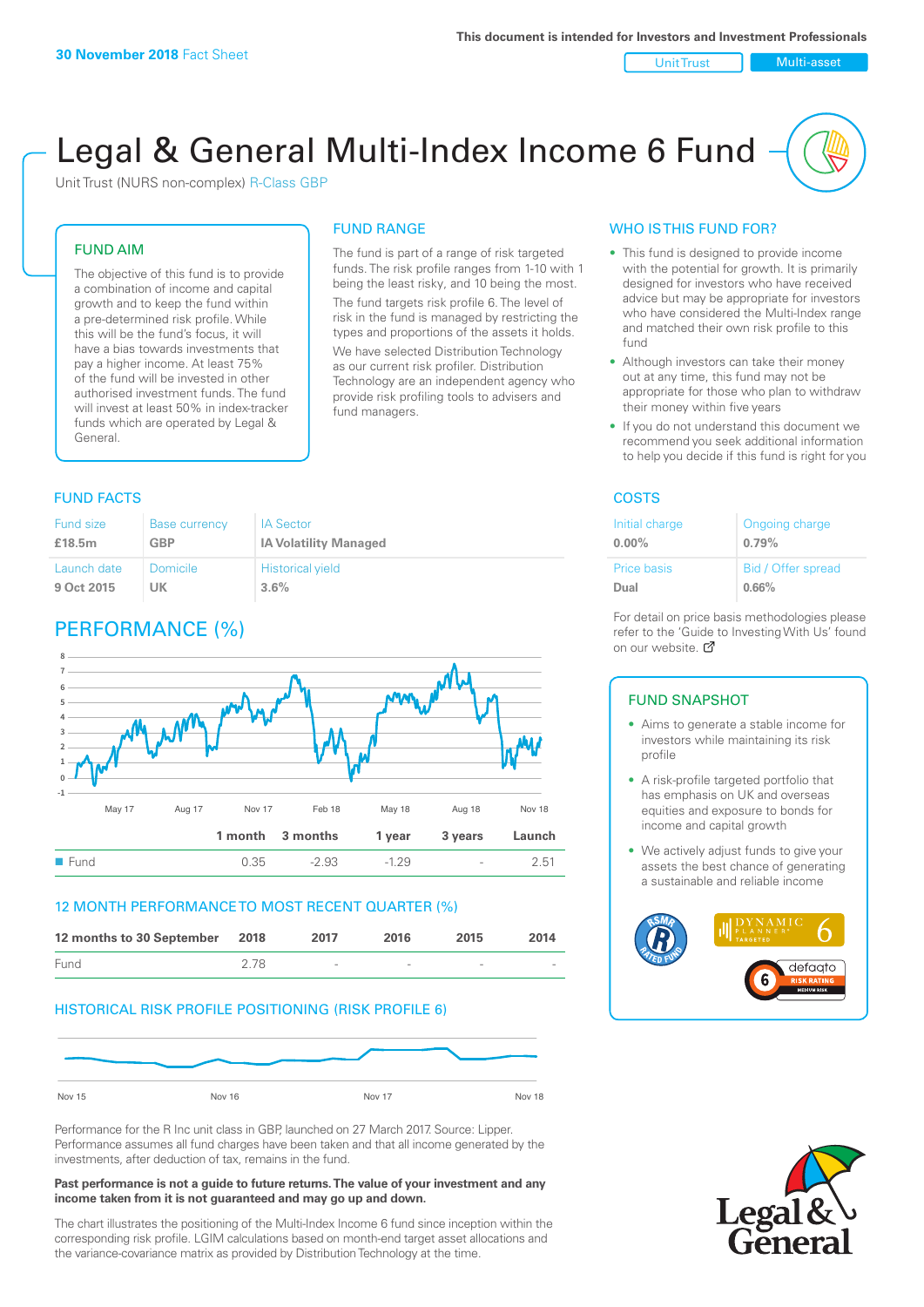# Legal & General Multi-Index Income 6 Fund

Unit Trust (NURS non-complex) R-Class GBP

# PORTFOLIO BREAKDOWN

All data source LGIM unless otherwise stated. Totals may not sum due to rounding.





# FUND MANAGERS

The fund managers have responsibility for managing the multi-index fund range. They are part of the Multi-Asset Funds (MAF) team in LGIM. This team focuses on designing and managing multi-asset funds that are tailored to match the specific objectives of various client types. The team sits within a wider Asset Allocation team which combines both depth of experience with a broad range of expertise from different fields, including fund management, investment consulting and risk management roles.

# TOP 10 HOLDINGS (%)

| <b>L&amp;G UK Index Trust</b>                                    | 8.6 |
|------------------------------------------------------------------|-----|
| iShares UK Dividend UCITS ETF                                    | 8.3 |
| L&G Emerging Markets Government Bond (Local Currency) Index Fund | 8.0 |
| L&G Emerging Markets Government Bond (US\$) Index Fund           | 7.9 |
| L&G US Index Trust                                               | 7.3 |
| L&G High Income Trust                                            | 5.8 |
| L&G European Index Trust                                         | 5.7 |
| L&G Global Emerging Markets Index Fund                           | 5.7 |
| <b>L&amp;G Pacific Index Trust</b>                               | 5.4 |
| <b>L&amp;G UK Property Fund</b>                                  | 4.3 |